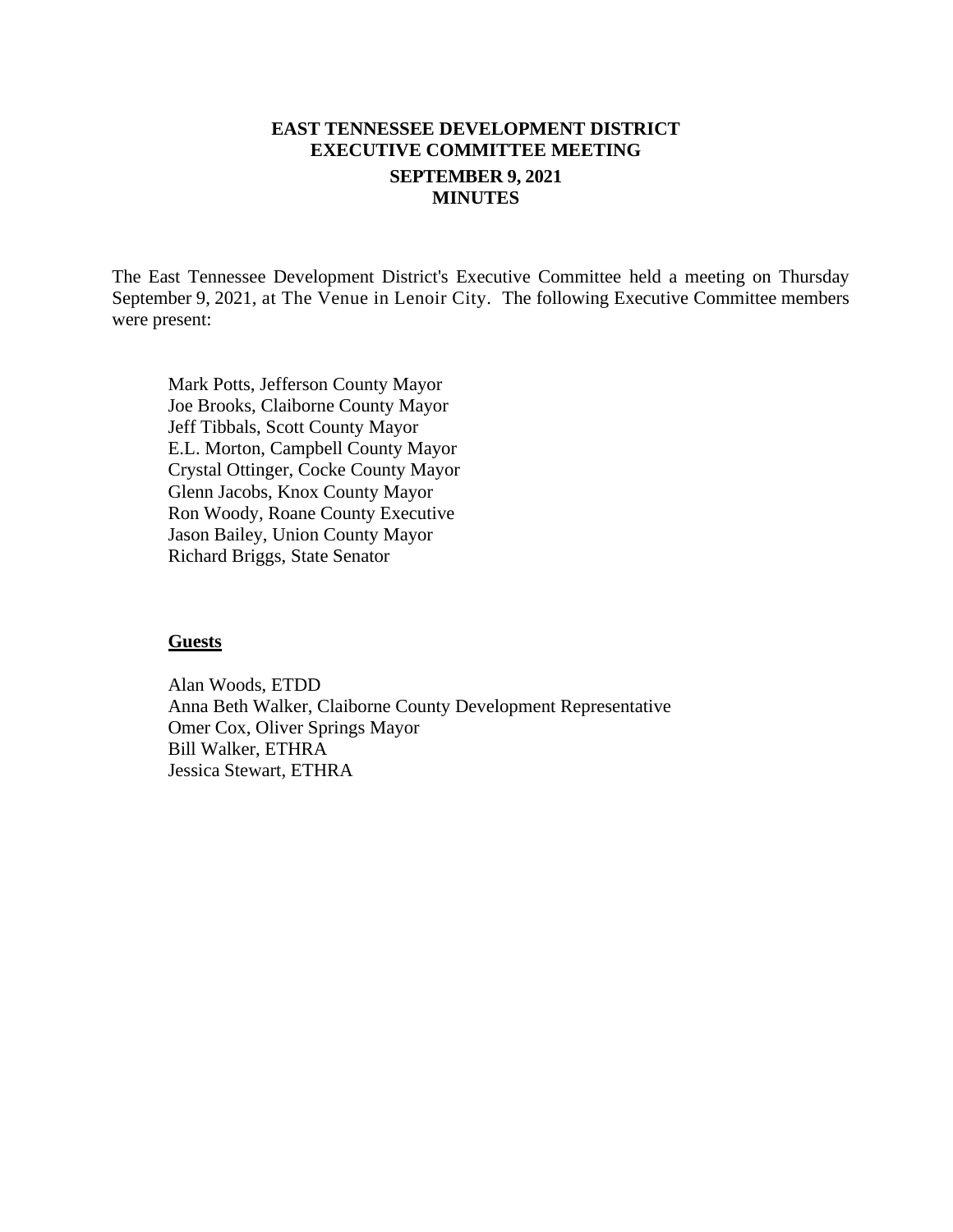## **CALL TO ORDER**

Chairman Mark Potts called the meeting to order.

## **MINUTES**

Chairman Mark Potts presented the minutes of the July 13, 2021, meeting to the Executive Committee for approval. Claiborne County Mayor Joe Brooks made a motion to approve the minutes as presented, it was seconded by Campbell County Mayor E.L. Morton, and the minutes were unanimously approved.

## **TREASURER'S REPORT**

The Treasurer's Report for the month ending June 30, 2021, and July 31, 2021, was presented by ETDD Executive Director Rick Yakubic. Roane County Executive Ron Woody made the motion to accept the report as presented and it was seconded by Cocke County Mayor Crystal Ottinger, and it was approved by all.

## **DIRECTOR'S REPORT**

Rick Yakubic, ETDD Executive Director, gave his director's report:

## **Grants and Projects Update**

## **Grants Overview**

Mr. Yakubic reported we have 43 grants we are administering:

- 1. ARC 12
- 2. CDBG 14
- 3. Economic Development; EDA, State Site Grant 9
- 4. Façade 2
- 5. TEMA Grant  $-1$
- 6. Recreation  $-3$
- 7.  $EPA 2$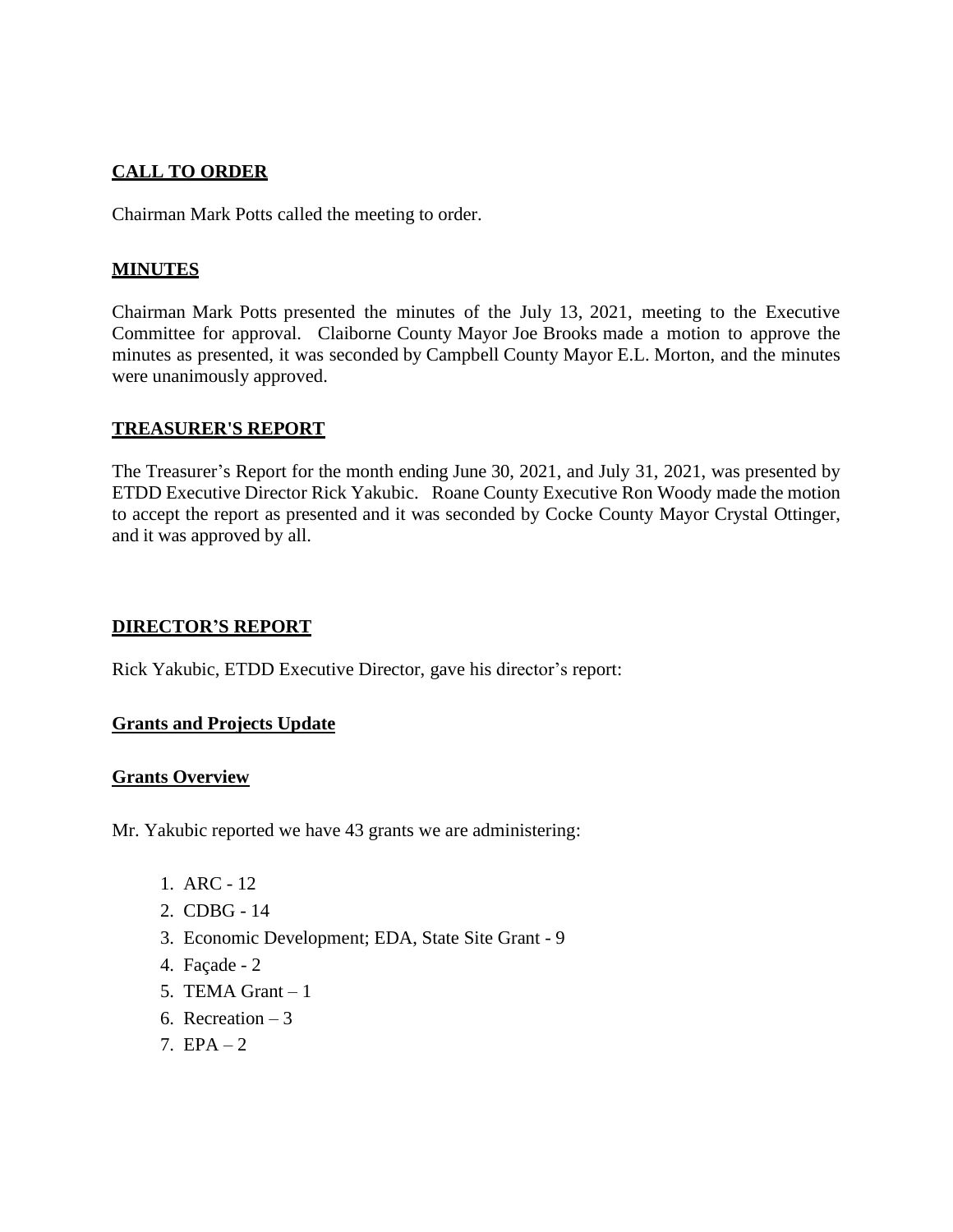There are 20 applications submitted and waiting on approval.

- 1.  $ARC-3$
- 2.  $CDBG 12$
- 3. State Infrastructure Grant 5

There are 13 applications being prepared for submittal.

- 1.  $ARC-3$
- 2.  $CDBG-1$
- 3.  $EDA 4$
- 4. Transportation Multi-Modal 5

# **RPO Update**

Mr. Yakubic reported that RPO meetings are scheduled to be held on December  $2<sup>nd</sup>$ . Currently these meetings are planned to be in person at the TDOT Region 1 office. The primary agenda item will be prioritization of major transportation projects in the RPO.

Status on the County wide land use and transportation plans are:

- ➢ The Grainger County Transportation Plan is complete. Some of the plan recommendations are already being implemented by TDOT, such as a new US 11W (SR 1) and Main Street traffic signal in Bean Station.
- $\triangleright$  The initial draft of the Scott County Plan is almost complete.
- ➢ Work has started on the Campbell County Plan.
- $\triangleright$  Input from local officials is key in developing recommendations in these plans.

Rural Planning Initiative, RuPI studies are as follows:

- ➢ Newport Bike / Pedestrian Master Plan. Plan is complete. Future efforts will focus on implementation of recommended projects.
- ➢ Parrottsville Bike / Pedestrian Master Plan. Plan is complete. Future efforts will focus on implementation of recommended projects.
- ➢ Monroe County SR 72 Corridor Study. Plan is complete. Future efforts will focus on obtaining Preliminary Engineering funding for the recommended improvements.
- ➢ Oneida SR 29 Corridor Study. Plan is almost complete pending TDOT comments on proposed improvements. Future efforts will focus on obtaining Preliminary Engineering funding for the recommended improvements.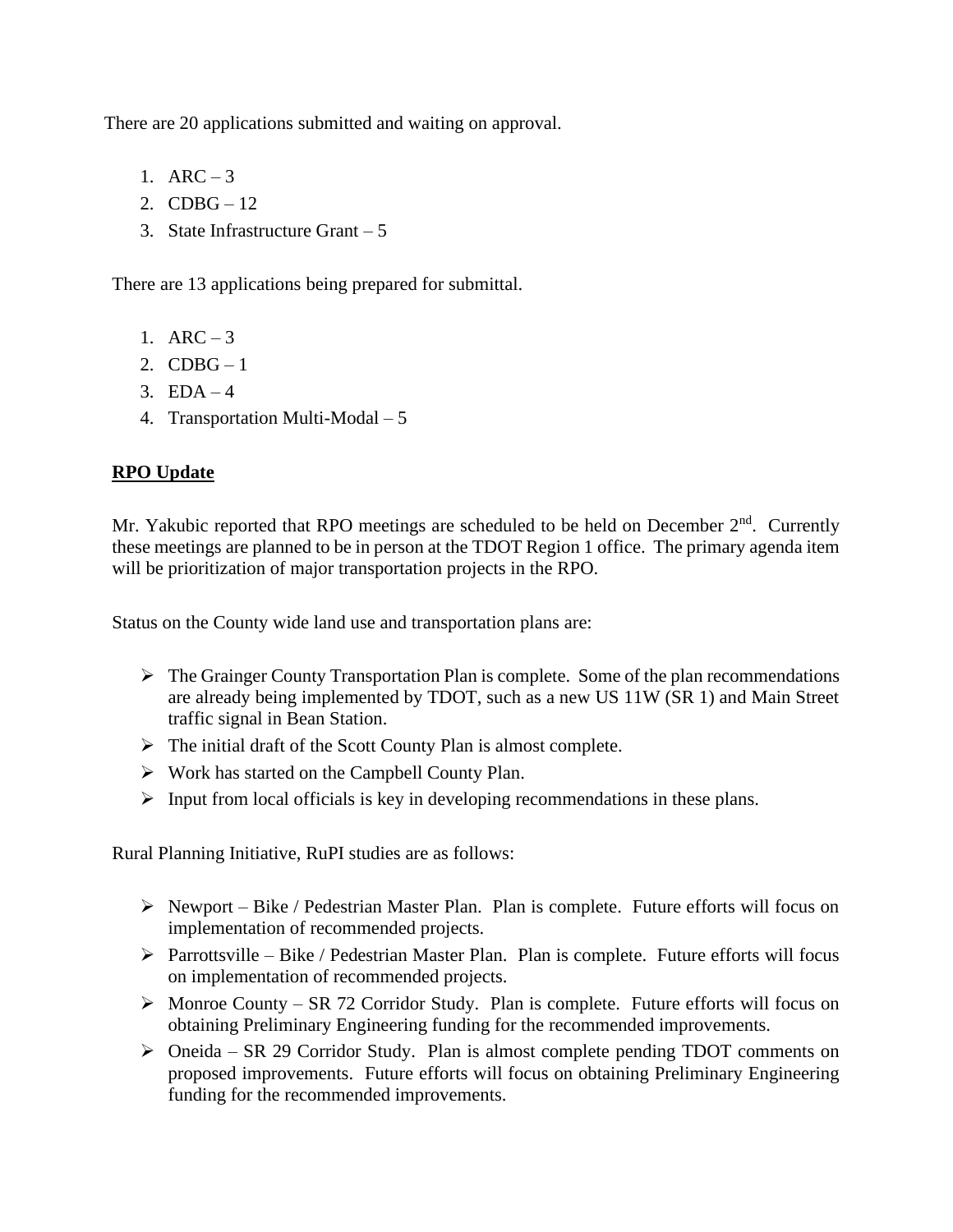➢ New Tazewell – SR 33 Corridor Study. Plan is almost complete pending TDOT comments on proposed improvements. Future efforts will focus on obtaining Preliminary Engineering funding for the recommended improvements.

### **THDA/ERP: Emergency Repair Program**

Mr. Yakubic reported that the 2021 Emergency Repair Program (ERP) Program Description allows THDA to evaluate the performance of each Administering Agency in its program administration during the prior year and to maintain, increase, or reduce the funding allocation to a particular Administering Agency during the current or subsequent years. Subsequent authorization also has bee provided to award 2022 ERP funds based on the performance of each Administering Agency under the terms of its 2021 ERP Grant Agreement with THDA. Based on information from THDA's record of expenditures incurred through July 27, 2021, THDA has increased the funding award to East Tennessee Development District as follows:

| <b>Revised Contract Amount:</b>  | \$641,057.80  | \$116,211.56       | \$757,269.63       |
|----------------------------------|---------------|--------------------|--------------------|
| <b>Performance Bonus Amount:</b> | \$131,057.00  | \$26,211.56        | \$157,269.63       |
| 2021-2022 Contract Allocation:   | \$255,000.00  | \$45,000.00        | \$300,000.00       |
| 2020-2021 Current Contract:      | \$255,000.00  | \$45,000.00        | \$300,000.00       |
|                                  | Project Funds | <b>Admin Funds</b> | <b>Total Award</b> |

ETDD is in the process of allocating newly approved funds for the 2021-2022 grant period.

## **TDEC/THC: Tennessee Historical Commission – Historic Preservation Program Grant**

Mr. Yakubic reported the following information:

- Currently assisting the THC Gravesite program with the addition of a 1790s gravesite located in Newport, which holds original Pittman and Clevenger family members. They were some of the earliest settlers of Tennessee.
- Currently wrapping up the 2020-2021 THC Grant Survey for Newport.
- Currently gathering projects eligible for the THC Historic Preservation Grant, which will be available in December. Working with Certified Local Governments to put potential projects together since the THC grant allocates 10% of monies to CLG programs.
- Currently assisting Clinton Historic Zoning Commission with becoming CLG status.
- ETDD assisted in the completion of two grant applications for the recently created Historic Development Grant from the Tennessee Dept. of Economic and Community Development.
- Currently assisting several community members on the development of National Register Nominations: 2 church buildings (one with gravesite) and Knoxville College.
	- National Register Nomination for the Laurel Springs Primitive Baptist